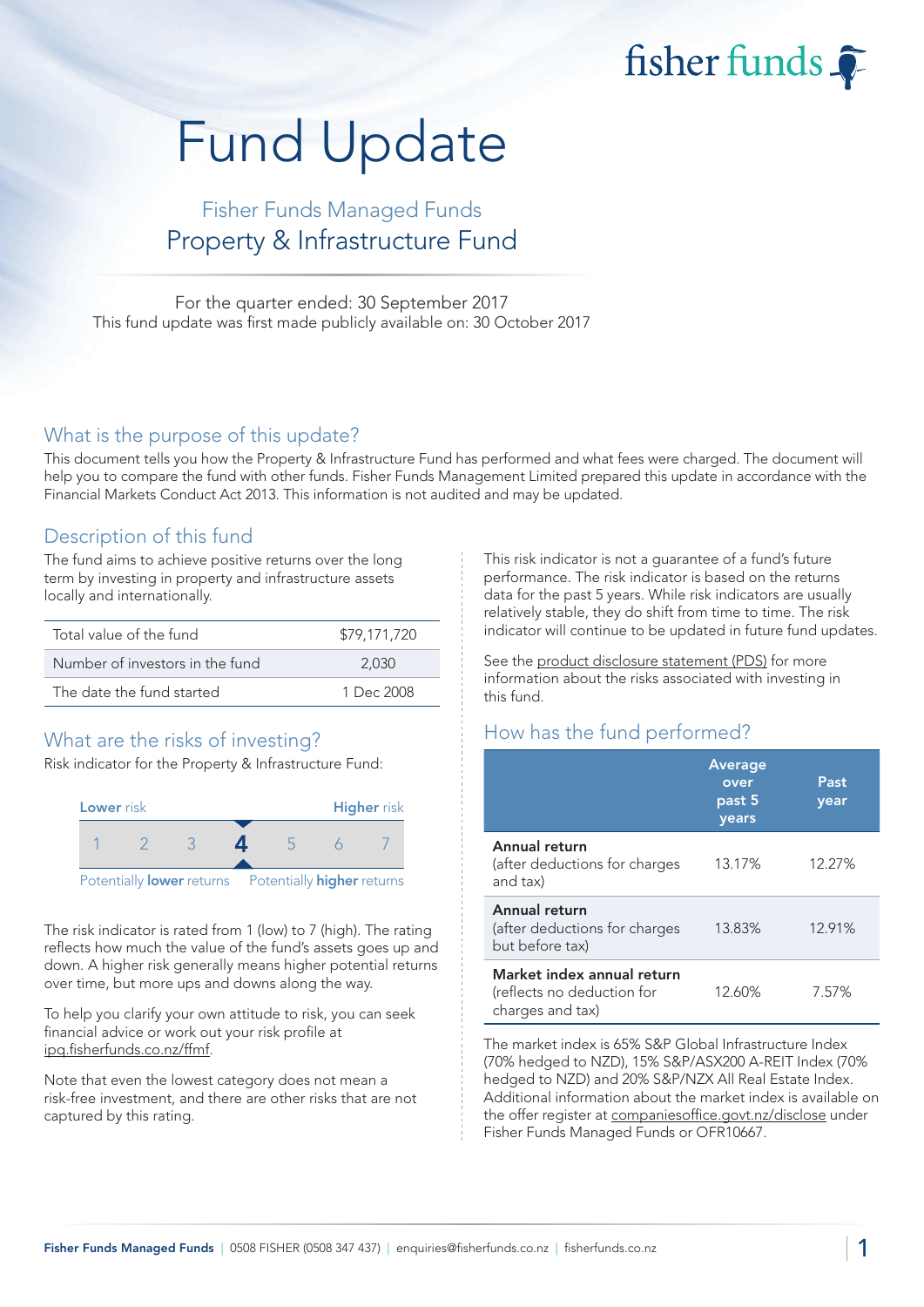### Annual return graph



This shows the return after fund charges and tax for each year ending 31 March since the fund started. The last bar shows the average annual return since the fund started, up to 30 September 2017.

Important: This does not tell you how the fund will perform in the future.

Returns in this update are after tax at the highest prescribed investor rate (PIR) of tax for an individual New Zealand resident. Your tax may be lower. The market index return reflects no deduction for charges and tax.

#### What fees are investors charged?

Investors in the Property & Infrastructure Fund are charged fund charges. In the year to 31 March 2017 these were:

|                                                       | % of net asset value |
|-------------------------------------------------------|----------------------|
| <b>Total fund charges</b>                             | 2.72%                |
| Which are made up of:                                 |                      |
| <b>Total management and</b><br>administration charges | 2.72%                |
| Including:                                            |                      |
| Manager's basic fee                                   | 1.27%                |
| Other management and<br>administration charges        | 0.35%                |
| Total performance-based fees <sup>1</sup>             | 1.10%                |

Small differences in fees and charges can have a big impact on your investment over the long term.

## Example of how this applies to an investor

Katie had \$10,000 in the fund at the start of the year and did not make any further contributions. At the end of the year, Katie received a return after fund charges were deducted of \$1,227 (that is 12.27% of her initial \$10,000). Katie did not pay other charges. This gives Katie a total return after tax of \$1,227 for the year.

#### What does the fund invest in?

#### Actual investment mix

This shows the types of assets that the fund invests in.



#### Target investment mix

This shows the mix of assets that the fund generally intends to invest in.